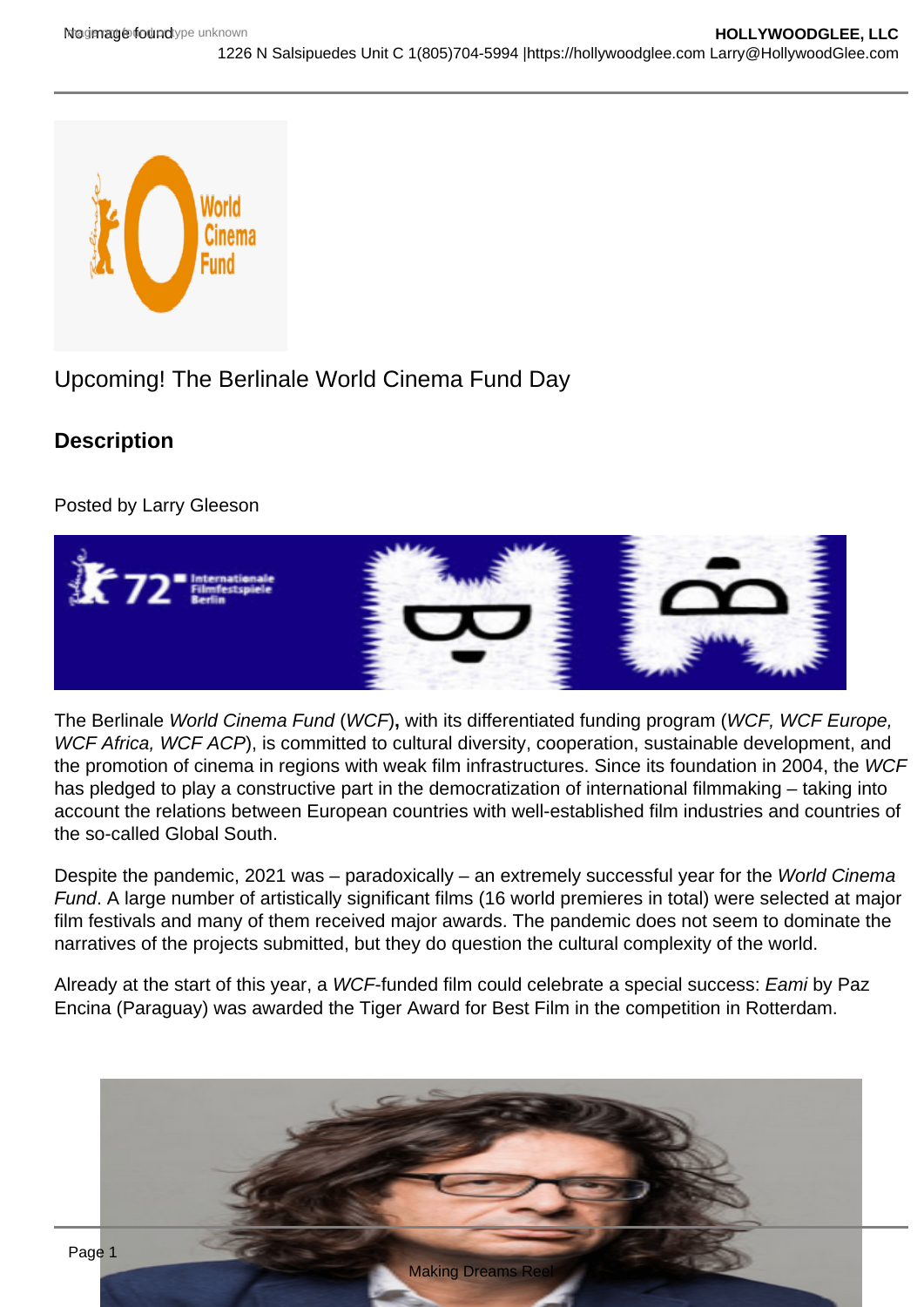Vincenzo Bugno, head of the World Cinema Fund.

"Over the years, we have become increasingly aware that this democratization must be viewed as part of a more complex discussion and strategy: the decolonization of cinema – the main theme of the World Cinema Fund last year – with its various structural, culturalpolitical layers and meanings. This is also about questioning our own identity and our funding strategies in a constructive process. It is a matter of developing decolonizing strategies and making them visible. For this reason, on WCF Day 2022 we have decided to address some essential issues relating to the need for a better balance between the different film industries and film initiatives in the world," says the head of the WCF, Vincenzo Bugno.

The WCF Day is the World Cinema Fund's annual public think-tank. The panels and rounds of discussion on February 16, 2022 , will be focusing on the further development of funding and decolonizing strategies.

The WCF Day on February 16, 2022, will be taking place as an online event in English, from 1.30 pm to approx. 4.30 pm.

The Livestream can be watched on the [Berlinale YouTube channel](http://youtube.com/berlinale) and on the [WCF Facebook page.](https://www.facebook.com/World-Cinema-Fund-174803679202914/)

WCF Day: Further Developing Decolonising Strategies for Film Cultures and Film Industries, Re-Thinking Funding Strategies for the Past, Present and Future of Cinema in the WCF Regions

1.30 pm Start / Presentation by Vincenzo Bugno (head of the WCF) and Isona Admetlla (WCF coordinator)

Talks:

NO U-TURN & Generation Africa

Vincenzo Bugno, head of the WCF in conversation with Ike Nnaebue (director of No U-Turn, Nigeria – Panorama 2022,); Don Edkins (producer, South Africa) Tiny Mungwe (producer, South Africa)

Decolonizing Cinema Strategies / South to South

Marjorie Bendeck (International Advisor/head of CoCo, Cottbus) in conversation with Eliane Ferreira (producer, Brazil / Portugal); Bradley Liew (Producer, Malaysia / Philippines); Isabel Arrate (deputy director IDFA / managing director Bertha Fund, Netherlands)

Decolonizing Distribution / Contextualising Visibility

Presentation by the Berlinale Executive Director Mariette Rissenbeek and the Head of the WCF, Vincenzo Bugno

Alaa Karkouti (marketing and creative consultancy expert for the Arab film and Entertainment Industry / CEO MAD Solutions, Egypt) in conversation with Weije Lai (producer/curator, Singapore / Canada),